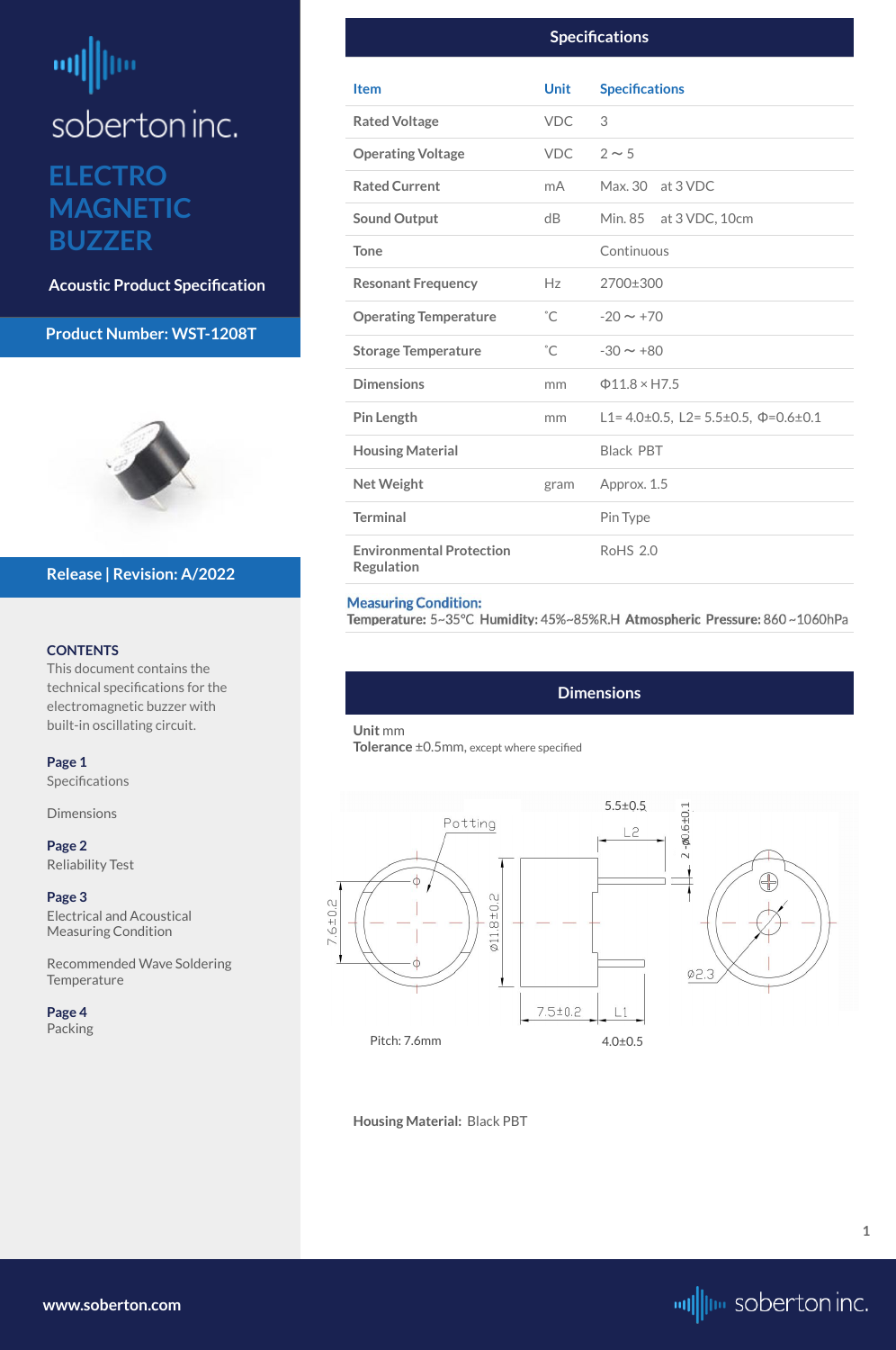# <span id="page-1-0"></span>soberton inc. **ELECTRO MAGNETIC BUZZER**

**Acoustic Product Specification**

#### **Product Number: WST-1208T**



#### **CONTENTS**

**[Page 1](#page-0-0) Specifications** 

This document contains the technical specifications for the electromagnetic buzzer with built-in oscillating circuit.

[Recommended Wave Soldering](#page-2-0)  **[Temperature](#page-2-0)** 

[Dimensions](#page-0-0)

**Page 2** Reliability Test

**[Page 3](#page-2-0)** [Electrical and Acoustical](#page-2-0)  [Measuring Condition](#page-2-0)

**[Page 4](#page-3-0)**

#### [Packing](#page-3-0)

#### **Release | Revision: A/2022**



#### **Reliability Test**

After any of the following tests the part shall meet specifications without any degradation in appearance and performance except SPL. SPL shall meet the specifications and shall not deviate more than -10dB from the initial value.

#### **Standard Temperature Life Test**

The part shall be subjected to 96 hours at 25±10℃.

**Input rated voltage:** 3 VDC

**Resonant frequency:** 2700Hz, 50% duty cycle, square wave.

#### **High Temperature Test**

The part shall be capable of withstanding a storage temperature of +80℃ for 96 hours.

#### **Low Temperature Test**

The part shall be capable of withstanding a storage temperature of -30℃ for 96 hours.

#### **Humidity Test**

**Temperature** +40℃±3℃

**Relative Humidity**  $90\% \sim 95\%$ 

**Duration** 48 hours and exposure to room temperature for 6 hours

#### **Temperature Shock Test**

**Per cycle 70**℃ /1 hour → **25**℃**/**3 hours → **-30**℃/1 hour → **25**℃/3 hours

**Total cycle** 10 cycles

#### **Drop Test**

Standard Packaging from 1.2m

Drop on hardwood or board of 5cm thick, three sides, six plain

#### **Vibration Test**

**Vibration** 1000 cycles/min.

**Amplitude** 1.5mm

**Duration** 1 hour in each 3 axes

#### **Note**

Please make sure that any foreign materials (e.g. magnetic powder, washing solvent, flux, corrosive gas) do not enter this product in your production processes. Contamination may result in a loss of some or all audio output.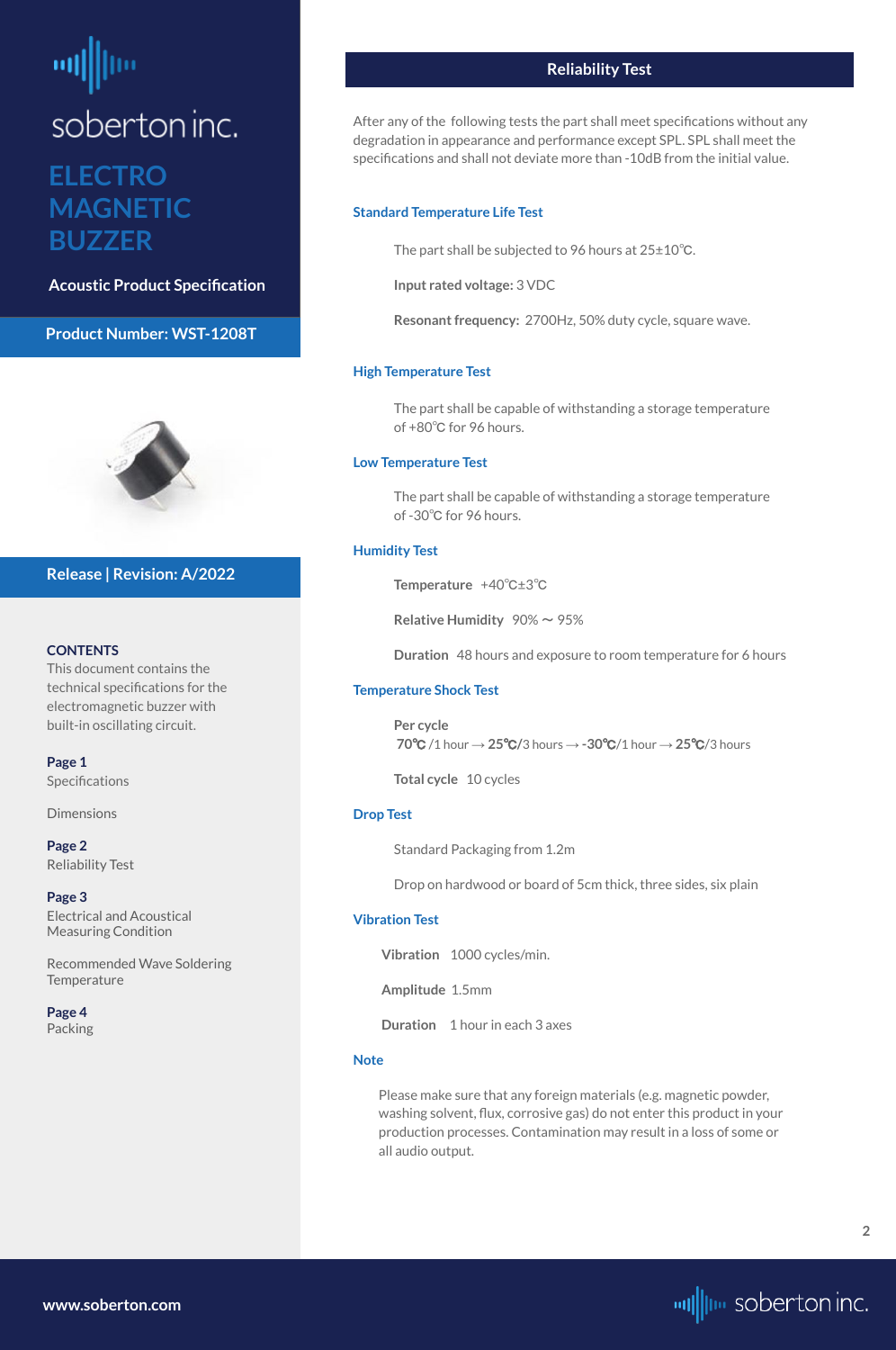# <span id="page-2-0"></span>ᆒ soberton inc. **ELECTRO MAGNETIC BUZZER**

**Acoustic Product Specification**

**Product Number: WST-1208T**

#### **CONTENTS**

This document contains the technical specifications for the electromagnetic buzzer with built-in oscillating circuit.

**[Page 1](#page-0-0)** [Specifications](#page-0-0) 

**[Dimensions](#page-0-0)** 

**[Page 2](#page-1-0)** [Reliability Test](#page-1-0)

**Page 3** Electrical and Acoustical Measuring Condition

Recommended Wave Soldering Temperature

**[Page 4](#page-3-0)**



#### **Release | Revision: A/2022**

| Packing          | 20sec | 60sec | 100sec                |
|------------------|-------|-------|-----------------------|
|                  |       |       |                       |
|                  |       |       |                       |
|                  |       |       |                       |
|                  |       |       |                       |
|                  |       |       |                       |
|                  |       |       | $\mathbf{3}$          |
|                  |       |       |                       |
| www.soberton.com |       |       | will we soberton inc. |



#### **Recommended Test Circuit**



**Recommended Setting**



#### **Recommended Wave Soldering Temperature**